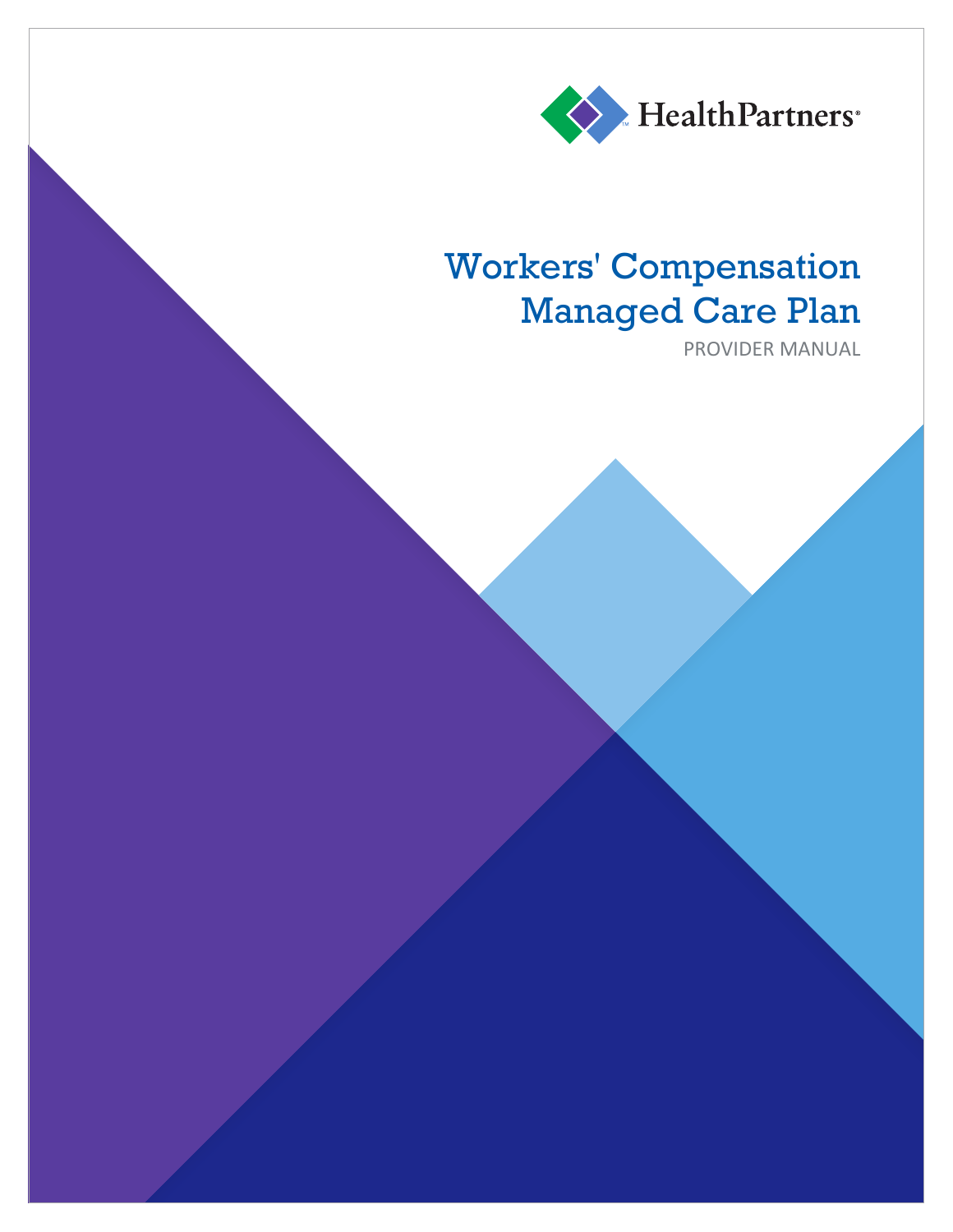

For partnerships to be effective, all involved parties need to understand their rights and responsibilities and how they relate to the other parties. Following is an outline of some of the rights and responsibilities of the PROVIDER, EMPLOYEE, EMPLOYER AND PAYER. The HealthPartners Workers' Compensation Managed Care Plan (WCMCP) acts as a resource to all these parties and facilities the workers' compensation managed care partnership.

The HealthPartners Workers' Compensation Managed Care Plan is certified by the State of Minnesota Department of Labor and Industry and is offered by HealthPartners, Inc. This workers' compensation managed care plan is not workers' compensation insurance. (8/16) ©2016 HealthPartners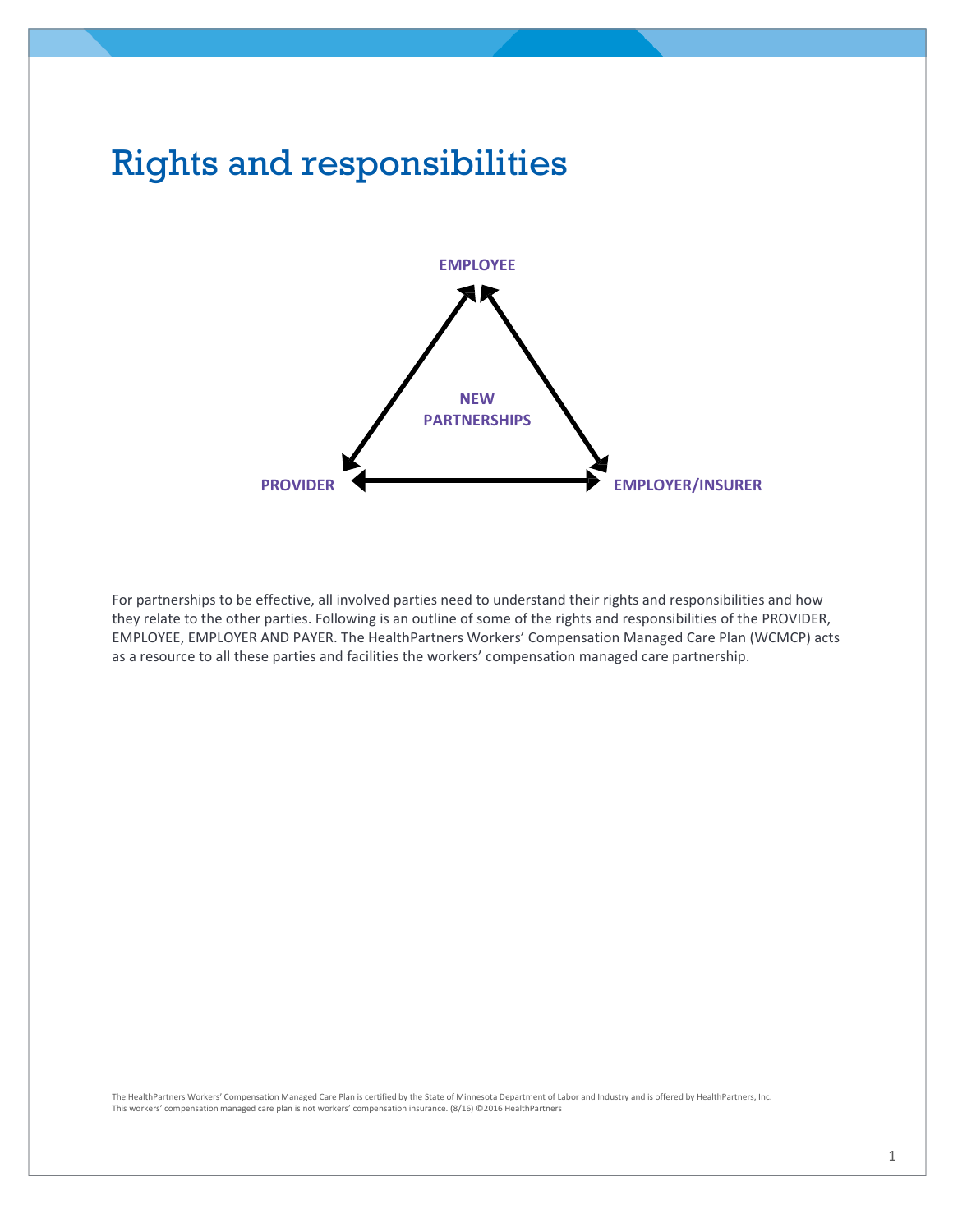## Provider rights and responsibilities

Note: In the context of a Managed Care Plan; a primary care provider is defined by the Minnesota Department of Labor and Industry as a physician, chiropractor, osteopath, podiatrist or dentist, directing and coordinating the course of medical care for the employee.

## Rights

- 1. All providers have the right to expect injured employees to follow their treatment plans and for employers to support those plans. According to the law, providers also have a right to payment for services.
- 2. When working with HealthPartners WCMCP, providers have the right to expect the following:
	- Assistance as appropriate from HealthPartners WCMCP nurse case managers to facilitate implementation of medical decisions and treatment plans
	- Education on topics related to treating patients with workers' compensation injuries
	- Timely information on the workers' compensation treatment parameters and managed care rules
- 3. Providers also have the right to an appeal and dispute resolution process as follows:
	- When a dispute arises and matter related to care, services provided, treatment plans or authorization of services, the HealthPartners WCMCP addresses the concern immediately.
	- Providers or employees/patients may contact the HealthPartners WCMCP administrative office or case management office to voice a concern or complaint at **952-883-5396**.
	- The HealthPartners WCMCP case managers, administrators, physicians advisor, medical director, as appropriate, will work with the dissatisfied provider in a manner of colleagueship in attempt to resolve the issue to the satisfaction of all parties.
	- In the event that a provider remains dissatisfied with the WCMCP's resolution, the provider may file a formal written appeal to the HealthPartners WCMCP.
	- The HealthPartners WCMCP will attempt to resolve the problem or recommend a mutually satisfactory solution within 30 days of the written appeal. The provider will receive verbal notice of the resolution with written follow-up.
	- If the provider remains dissatisfied with the WCMCP's resolution of the dispute after the 30-day period, the provider has a right to appeal to the Minnesota Department of Labor and Industry.

**MN Department of Labor and Industry (Metro): 651-284-5032 MN Department of Labor and Industry (Greater MN): 800-DIAL-DLI (342-5354) MN Department of Labor and Industry (Duluth): 800-342-5354** or **218-733-7810**

## Responsibilities

Overall, providers need to abide by all applicable provisions of the State of Minnesota Workers' Compensation Statute, chapter 176. We have attempted to outline the highlights.

In the workers' compensation system, providers have some unique administrative responsibilities. Please note that although the medical provider is ultimately responsible for the following administrative responsibilities, it requires a team effort by the clinic staff.

- 1. Provider needs to identify who is the patient's employer.
- 2. Provider needs to determine if HealthPartners WCMCP covers the employee.
- 3. Providers need to collaborate/partner with case managers when treating patients being seen through a managed care plan. HealthPartners WCMCP case managers are available to assist you in implementing your medical decisions and treatment plans with employees and employers.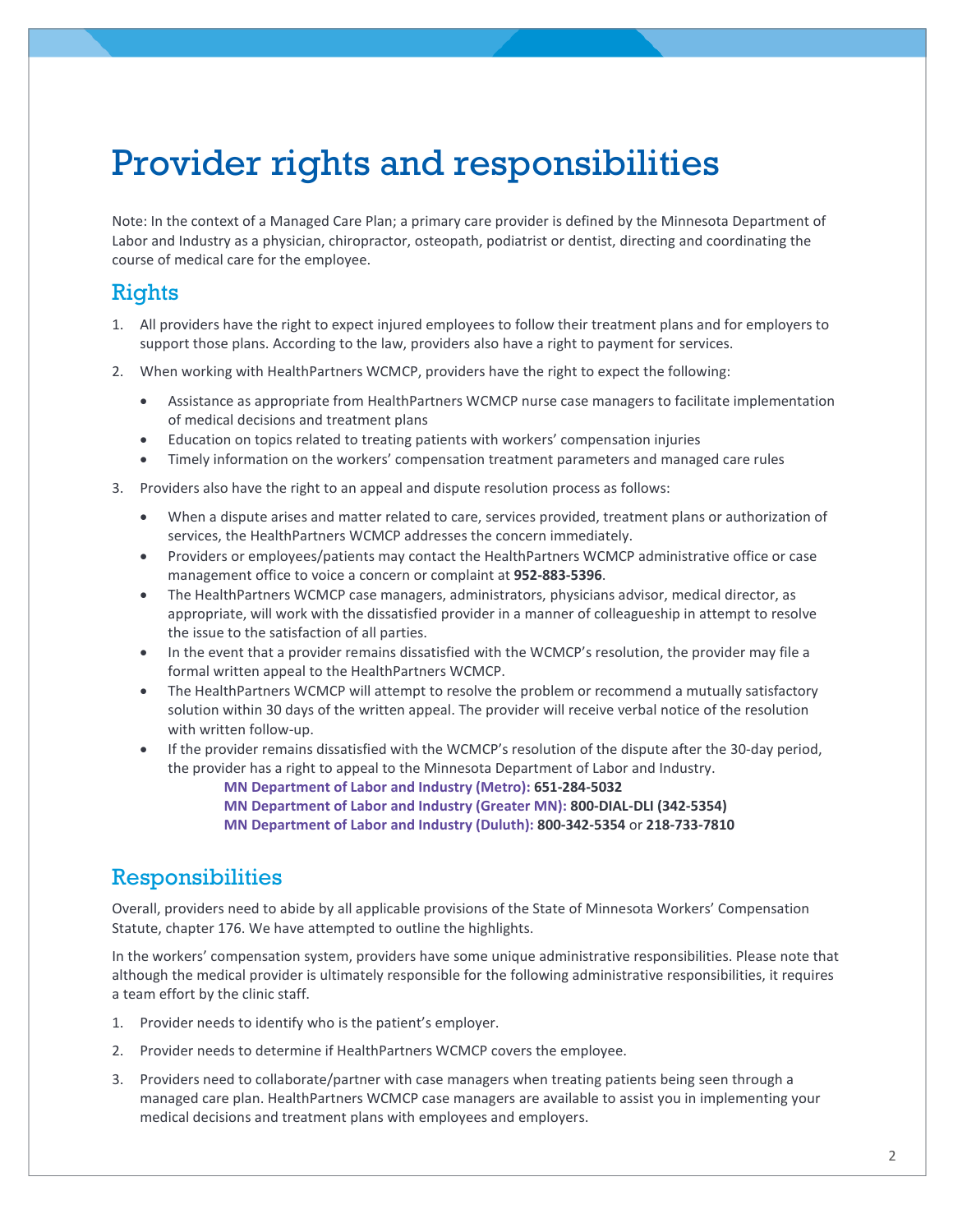- 4. The provider needs to give an opinion regarding causality, that is, both the conditions being treated and the treatments being given are related to the work injury (substantial contribution), or something else has happened since the injury, which is responsible for the treatment or disability (intervening cause).
	- **Substantial contribution** how the condition(s) being treated and the treatment(s) being given are related to the work injury/illness
		- » Direct result of injury/illness
		- » Pre-existing condition aggravated by the injury/illness (e.g., asthma exacerbated by workplace fumes)
			- Temporary: will return to pre-injury condition
			- Permanent: will be worse off after all relevant treatment
		- » Pre-existing condition that aggravates the injury/illness
		- » Complication of the treatment
	- **Intervening cause** something has happened since the injury which is responsible for the treatment or disability
		- » Another injury
		- » An unrelated personal medical problem
- 5. Providers must complete a Report of Work Ability as specified by Minnesota Department of Labor and Industry after each visit. Please visit the Minnesota Department of Labor and Industry website at **[www.dli.mn.gov/WC/Wcforms.asp](http://www.dli.mn.gov/WC/Wcforms.asp)** for a current Report of Work Ability and instructions.
- 6. Providers need to document work relatedness or non-work relatedness:
	- **Step 1: History**
		- » Elicit and document the patient's account of how the injury occurred
		- » Elicit and document symptoms
		- » Elicit and document prior related injuries
		- » Review current and past medical history to:
			- Ascertain any other conditions that might explain symptoms
			- Identify red flags for delayed recover syndrome
	- **Step 2: Physical**
		- » Document pertinent positive and negative objective findings
	- **Step 3: Differential**
		- » Entertain any relevant competing hypotheses and rule out with ancillary testing if indicated.
		- » Decide whether the mechanism of injury reported by the patient is an adequate explanation of the symptoms and physical findings.
	- **Step 4: Assessment** 
		- » Take a stand ("based on the history and physical exam, this is a work- related injury")
- 7. Provider administers treatment in an efficient, cost effective and quality manner with the objective of returning the injured employee to the fullest level of function in the shortest time possible.
	- Employee must be seen by a provider within 24 hours if not an emergency
	- Provider must provide clinical justification by documenting medical necessity of all treatment, including deviations from Workers' Compensation Treatment Parameters
- 8. Provider needs to contact the HealthPartners WCMCP Case manager at 952-883-5396 for prior notification of services specified in the State of Minnesota Workers' Compensation Treatment Parameters:
	- Surgery of any kind
	- MRI, CT, duplicate X-rays
	- Services outside of the Workers' Compensation Treatment Parameters
- Durable Medical Equipment
- Chronic management modalities
- Duplicate Treatment